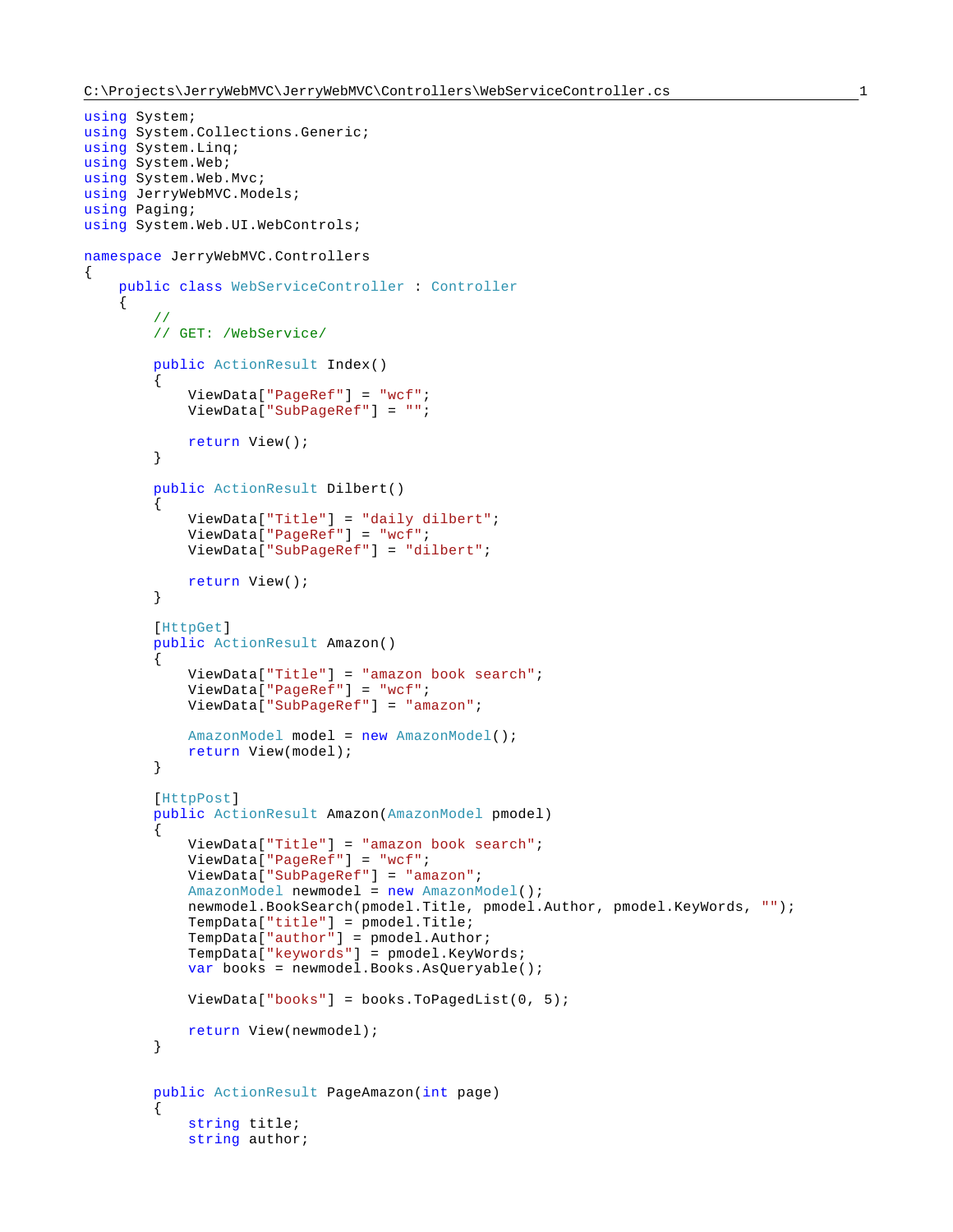```
 string keywords;
            title = TempData["title"]==null ? string.Empty : TempData["title"].ToString();
            author = TempData["author"] == null ? string.Empty : TempData["author"].
   ToString();
            keywords = TempData["keywords"] == null ? string.Empty : TempData["keywords"].
   ToString();
            ViewData["Title"] = "amazon book search";
            ViewData["PageRef"] = "wcf";
            ViewData["SubPageRef"] = "amazon";
            AmazonModel newmodel = new AmazonModel();
            newmodel.BookSearch(title, author, keywords, "");
            newmodel.Author = author;
            newmodel.Title = title;
            newmodel.KeyWords = keywords;
            TempData["title"] = title;
            TempData["author"] = author;
            TempData["keywords"] = keywords;
            var books = newmodel.Books.AsQueryable();
            ViewData["books"] = books.ToPagedList(page, 5);
            return View("Amazon", newmodel);
        }
        public ActionResult Weather()
\{ ViewData["Title"] = "weather by zip code";
           WeatherModel model = new WeatherModel();
            ViewData["PageRef"] = "wcf";
            ViewData["SubPageRef"] = "weather";
            return View(model);
        }
        [HttpPost]
        public ActionResult Weather(WeatherModel model)
\{ ViewData["Title"] = "weather by zip code";
            ViewData["PageRef"] = "wcf";
            ViewData["SubPageRef"] = "weather";
            if (!String.IsNullOrEmpty(model.ZipCode))
\{ model.GetWeather(model.ZipCode);
                if (String.IsNullOrEmpty(model.LocalWeather.City))
{
                    model.ErrMsg = "Zip Code Note Found";
 }
 }
            return View(model);
        }
        [ChildActionOnly]
        public ActionResult LocalWeather(string zipcode)
\{WeatherModel model = new WeatherModel();
            model.GetWeather(zipcode);
            model.GetForecast(zipcode);
            if (string.IsNullOrEmpty(model.LocalWeather.City))
\{return null;<br>}
 }
```